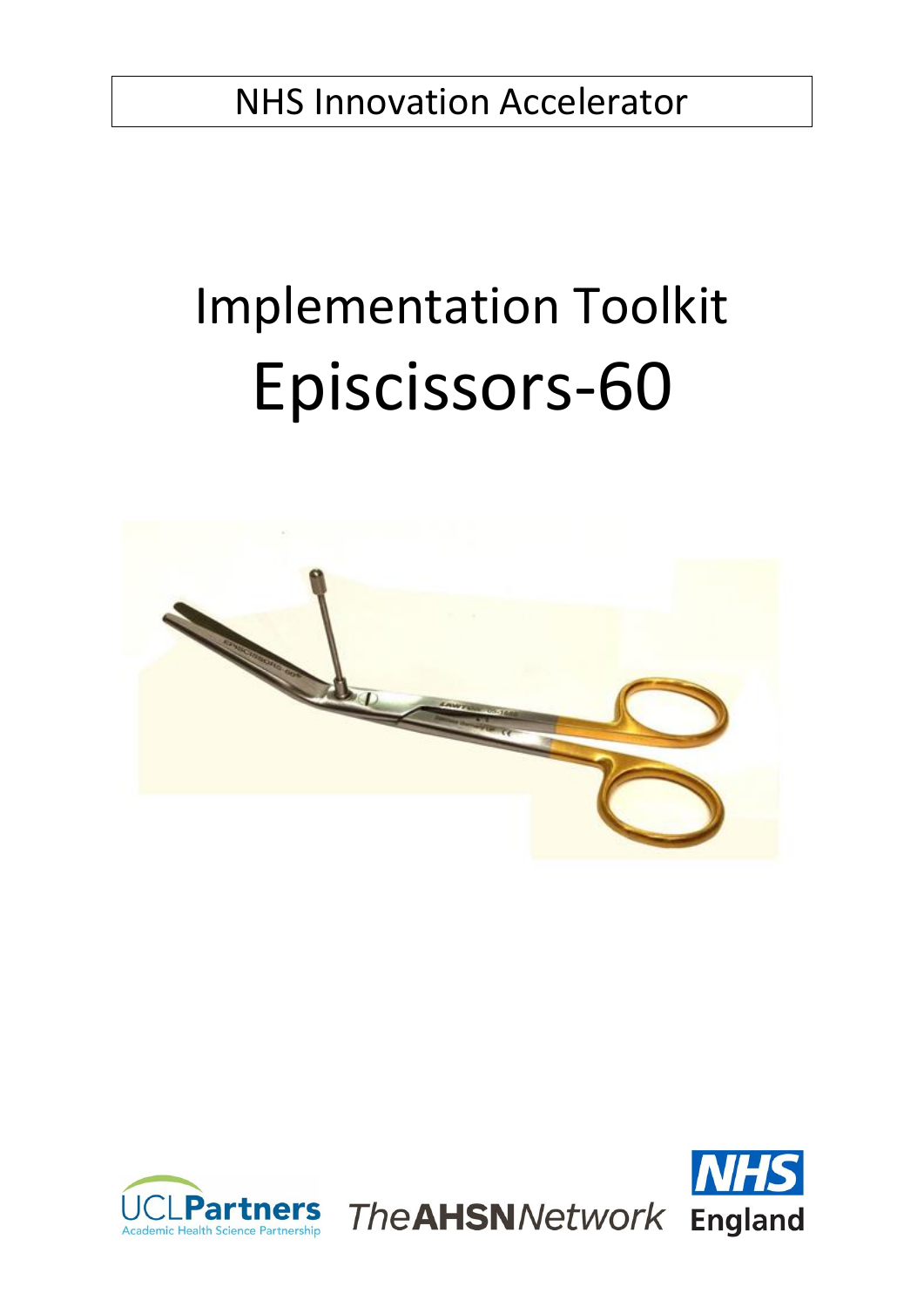# **Introduction**

NHS England's Innovation and Technology Tariff (ITT) went live on 1 April 2017. This new Tariff was introduced to incentivise the adoption and spread of transformational innovation in the NHS. The first two-year ITT runs from 2017 to 2019, with six themed product types identified as being suitable for at-scale introduction in the NHS and likely to result in great benefits for patients.

Four innovations on the NHS Innovation Accelerator (NIA) - an NHS England initiative supported by England's 15 Academic Health Science Networks (AHSNs) - meet the required theme specifications of the ITT.

These are: myCOPD, the Non-Injectable Arterial Connector (NIC), PneuX Prevention System, and Episcissors-60. Under the ITT, the first three innovations are funded under a zero cost model. Providers order the innovations directly from the supplier at no cost and NHS England reimburses the supplier directly. Episcissors-60 can be ordered via NHS Supply Chain, with providers reimbursed based on use.

In parallel, but separately from the ITT, NHS England is centrally funding the purchase of mobile ECG technology. A further NIA innovation, AliveCor's Kardia, meets the stringent specification of this technology, which will be available and managed via the AHSN Network.

The NIA has produced Implementation Toolkits for Episcissors-60, myCOPD, the Non-Injectable Arterial Connector (NIC), PneuX Prevention System, and AliveCor's Kardia. These toolkits detail how the innovations provide solutions to key challenges within our healthcare system; impact and outcomes, including cost savings, patient benefit and organisational advantage; an evidence summary and supporting testimonials; plus an overview of how to procure each innovation, including payment/price detail.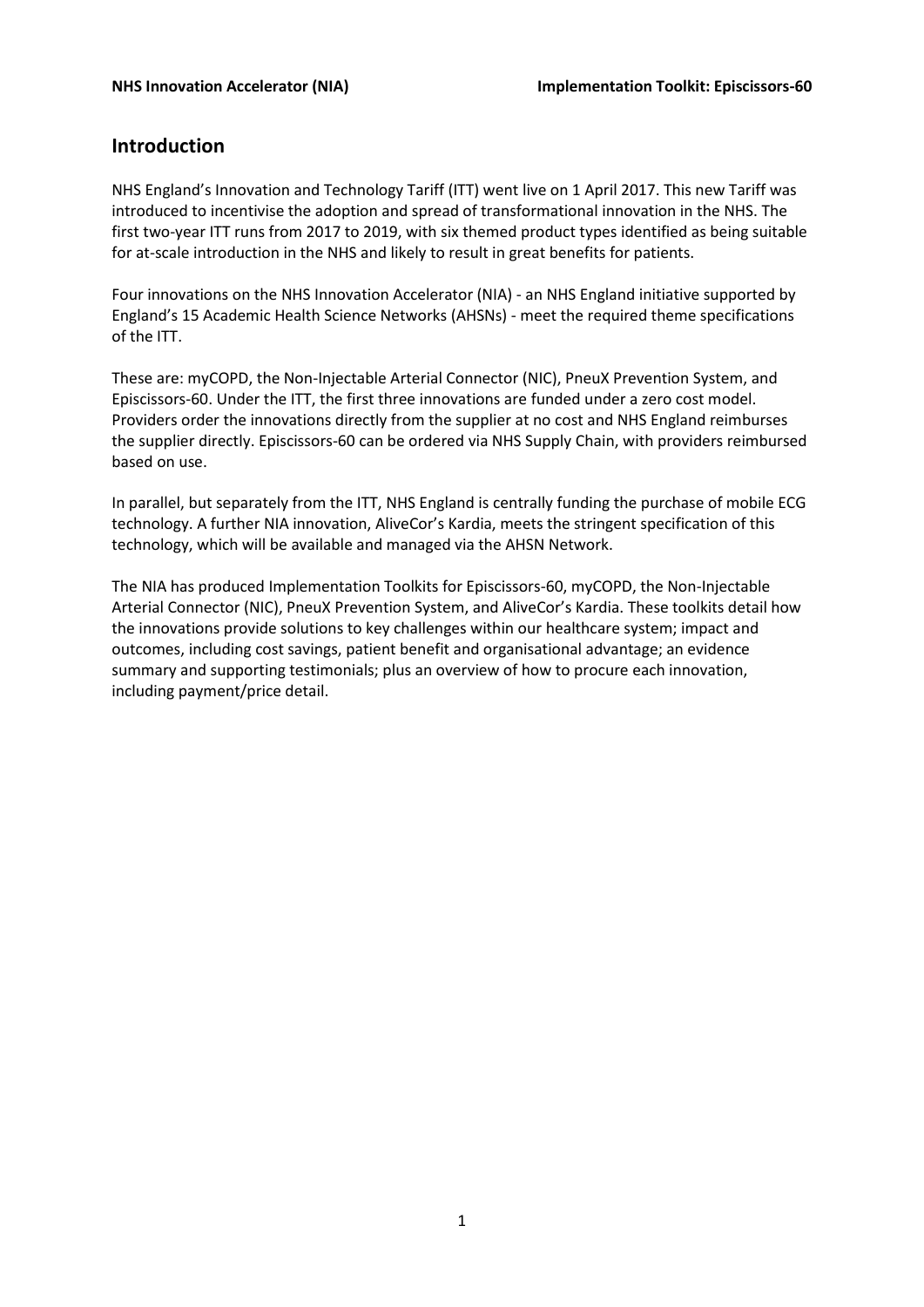# **Contents**

- 3 Introducing the NHS Innovation Accelerator (NIA)<br>4 Overview of the Innovation and Technology Tariff
- 4 Overview of the Innovation and Technology Tariff (ITT)<br>5 Introducing Episcissors-60
- 5 Introducing Episcissors-60
- 6 Impact and outcomes
- 7 How to procure Episcissors-60 via the ITT
- 8 Evidence summary
- 9 References / contact information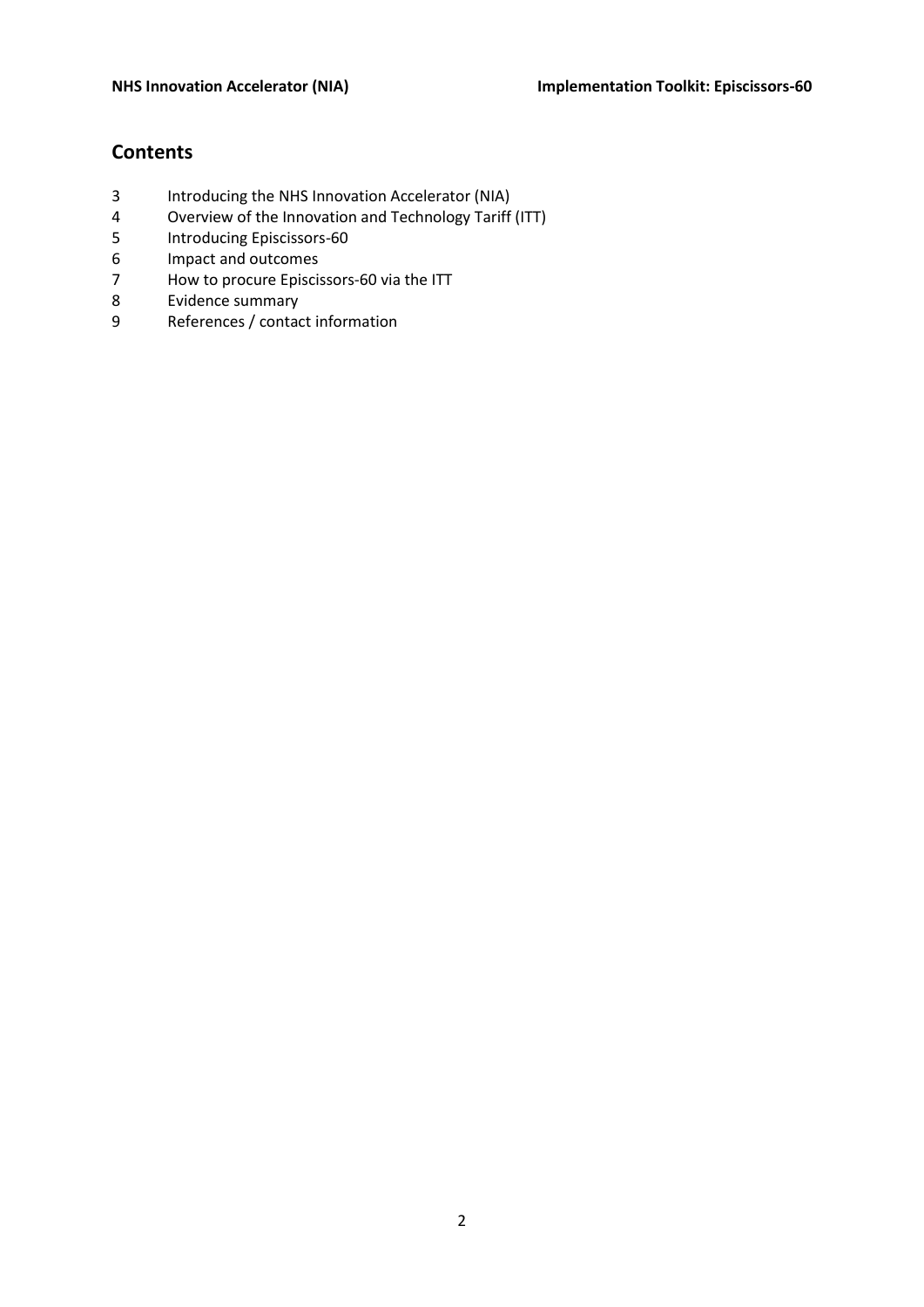# **Introducing the NHS Innovation Accelerator (NIA)**

The NHS Innovation Accelerator (NIA) is an NHS England Initiative delivered in partnership with the Country's 15 Academic Health Science Networks (AHSNs), hosted by UCLPartners. It supports delivery of the *Five Year Forward View* by accelerating uptake of high impact innovations for patient, population and NHS staff benefit, and providing real time practical insights on spread to inform national strategy.

Fellows supported by the NIA all share a set of values and passion for scaling evidence-based innovation to benefit a wider population, with a commitment to share their learnings. Some impressive results have been achieved by the NIA 25 Fellows in their first 20 months since July 2015, with 469 additional NHS commissioners and providers now using NIA innovations; £28.6m in external funds secured; 14 awards won; 51 jobs created; and ten innovations selling internationally. In addition, impact data is already available at adopter sites which demonstrates earlier intervention, reductions in complications and emergency admissions, alongside cost savings.

The NIA hosts 25 Fellows representing 26 innovations aimed at: activating people to self-manage; earlier intervention; long term conditions management and improving safety. The next NIA call, to be launched in June 2017, will select innovations that address the population challenges prioritised within the 44 Sustainability and Transformation Partnerships (STPs).

#### **For more information about the NIA, emai[l NIA@uclpartners.com](mailto:NIA@uclpartners.com)**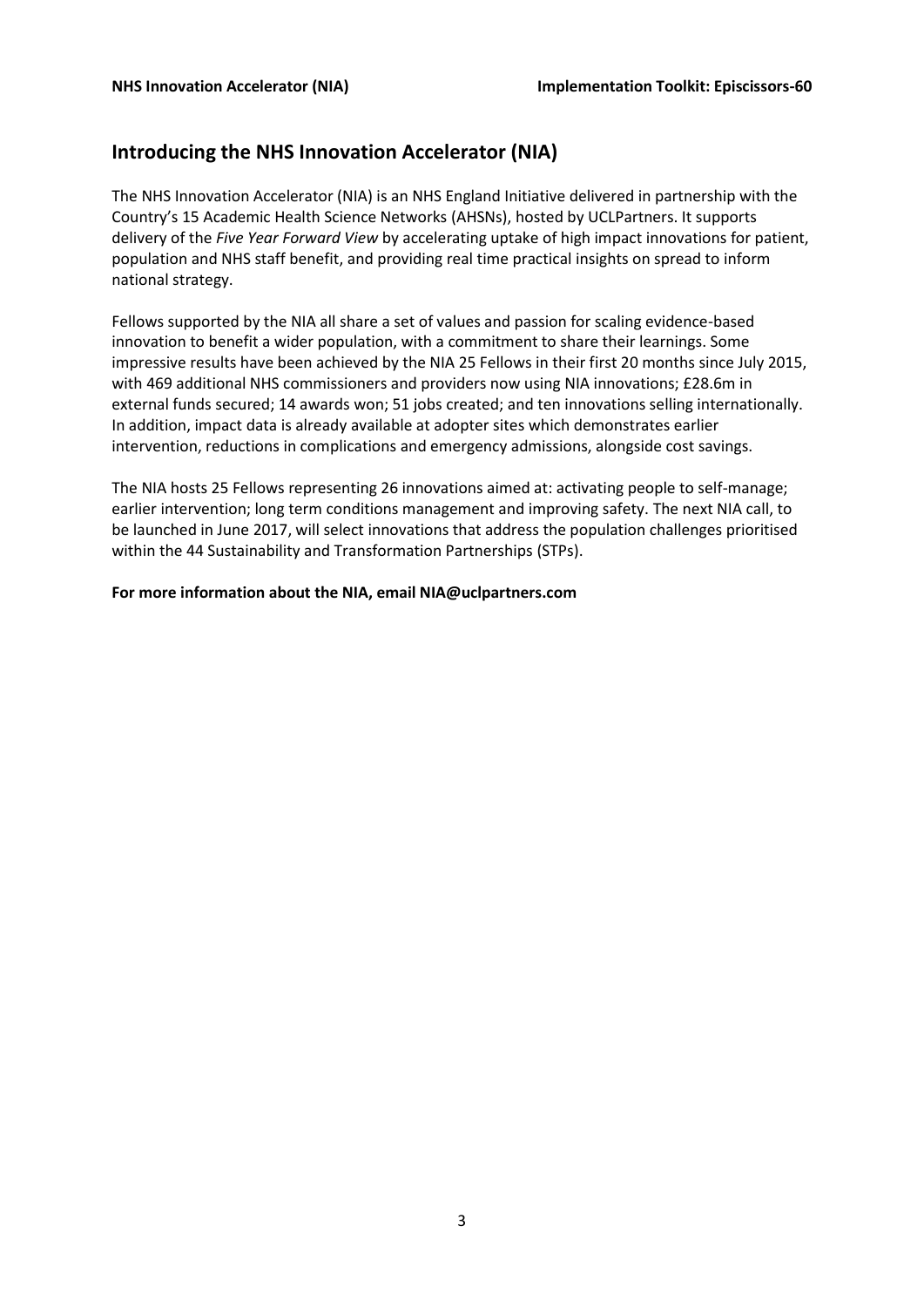# **An overview of the Innovation and Technology Tariff (ITT)**

The Innovation and Technology Tariff (ITT) has been introduced to incentivise the adoption and spread of transformational innovation in the NHS.

Introducing new innovative products to the NHS can often be hampered by the need for multiple local price negotiations. The ITT aims to remove this need, while guaranteeing that local NHS organisations will be reimbursed for the costs of purchasing an ITT-approved product type. At the same time, the ITT allows NHS England to optimise its purchasing power and negotiate national 'bulk buy' price discounts wherever possible on behalf of the whole NHS.

The first two-year ITT runs from 2017 to 2019. This first Tariff has been developed as a pathfinder, with six themed product types identified as being suitable for at-scale introduction in the NHS, and likely to result in great benefits for patients.

The ITT themes are:

- Guided mediolateral episiotomy to minimise the risk of obstetric anal sphincter injury
- Arterial connecting systems to reduce bacterial contamination and the accidental administration of medication
- Pneumonia prevention systems which are designed to stop ventilator-associated pneumonia
- Web-based applications for the self-management of chronic obstructive pulmonary disease
- Frozen Faecal microbiota transplantation (FMT) for recurrent Clostridium difficile infection rates
- Management of Benign prostatic hyperplasia as a day case

The ITT operates under a zero cost model for four of the six themes, which allows providers to order ITT innovations without the need for multiple financial transactions. The zero cost model has been established to minimise the number of transactions and create a more efficient system to administer across the NHS. Both the 'guided mediolateral episiotomy to minimise the risk of obstetric anal sphincter injury' and 'the Management of Benign prostatic hyperplasia as a day case' operate under separate arrangements.

#### **Mobile ECG Technology**

In parallel, but separately from the tariff, NHS England is centrally funding the purchase of mobile ECG technology to improve diagnosis of atrial fibrillation (AF). Taking repeat ECG recordings continuously over a 24-hour period or recording events over several days can increase the probability of detecting an arrhythmia, but needs small, portable ECG machines to be practical. The availability of this technology will be managed through the Academic Health Science Networks (AHSNs).

**The NHS England Innovation and Technology Tariff 2017-2019 Technical Notes is available to download at: [www.england.nhs.uk/resources/pay-syst/development/tech-tariff-17-19-technical](https://www.england.nhs.uk/resources/pay-syst/development/tech-tariff-17-19-technical-notes/)[notes/](https://www.england.nhs.uk/resources/pay-syst/development/tech-tariff-17-19-technical-notes/)**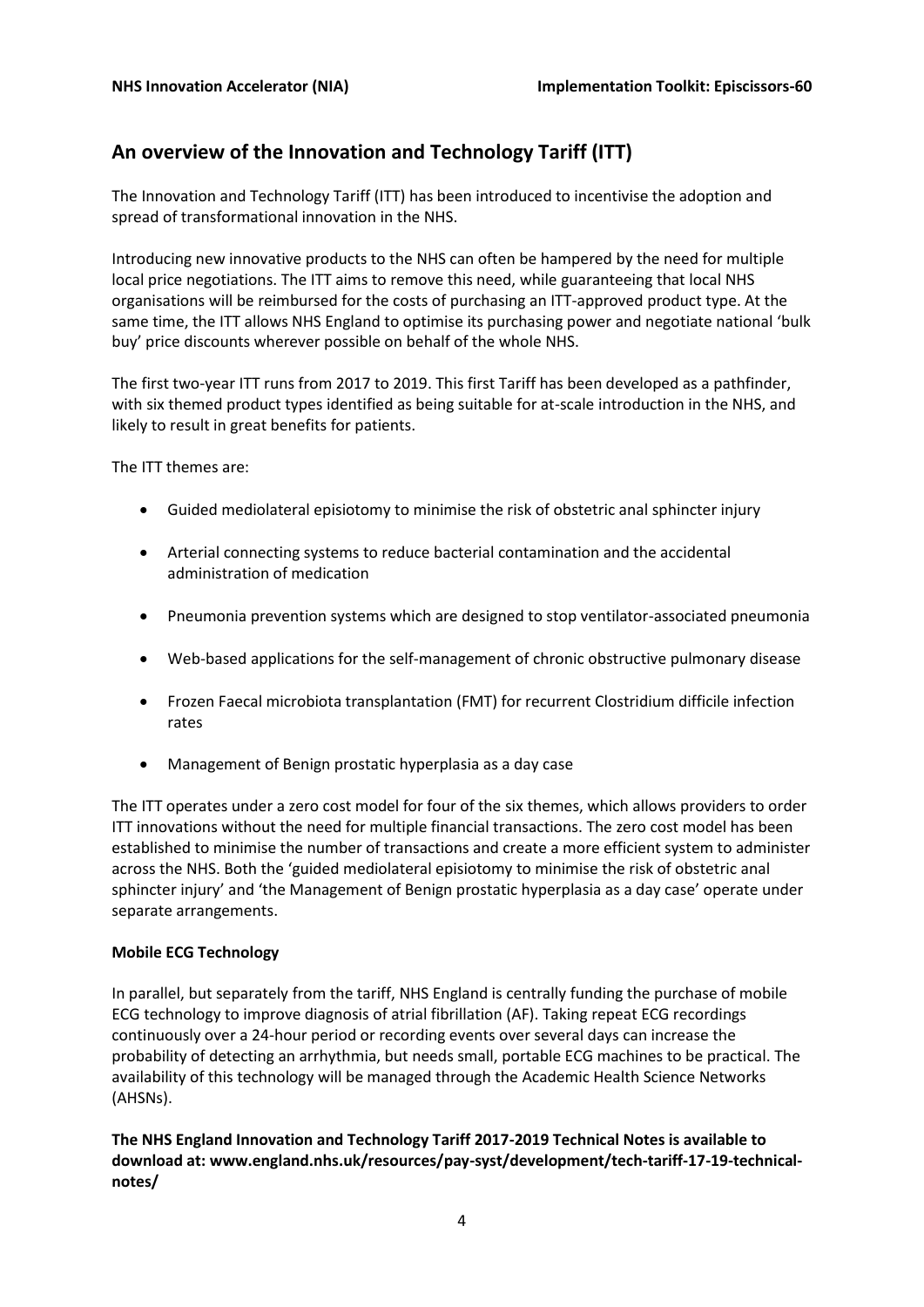# **Introducing Episcissors-60**

#### **Challenge/problem identified**

Each year 30,000 women across the UK suffer obstetric anal sphincter injuries (OASIS). This is often due to misjudging the angle of surgical cuts during childbirth.

Episiotomy angle is a crucial factor in causation of OASIS. Sutured episiotomies angled too close to the midline (<30 degrees) or too far from the midline (>60 degrees) fail to unload the perineum sufficiently and predispose women to OASIS. OASIS is a serious complication and is the single most important cause of anal incontinence (AI) in women.

With over 15% of all births in England needing an episiotomy<sup>7</sup>, there is a clear unmet clinical need to reduce incidence of OASIS and to protect young mothers from avoidable harm which can have a devastating impact on their lives.

#### **The solution**

Episcissors-60 are simple to use surgical scissors, guiding an accurate mediolateral episiotomy at 60 degrees, and therefore removing human error in estimating episiotomy angles during childbirth [FIGURE I.]. This product has proven clinical efficacy and is safer than letting women tear spontaneously in first normal births.

The angle of the cut is important and the Royal College of Obstetricians and Gynaecologists (GTG29)<sup>6</sup> recommends that cuts need to be at 60 degrees to reduce the incidence of poor patient outcomes, reconstructive surgery and litigation costs. The use of the angled scissors in episiotomies therefore should improve patient experience and outcomes. Episcissors-60 offers substantial NHS cost savings whilst transforming outcomes for thousands of mothers each year.

Episcissors-60 can be used in secondary care midwifery and obstetric units, primary care midwifery units or birth centres, and during home births.



FIGURE I.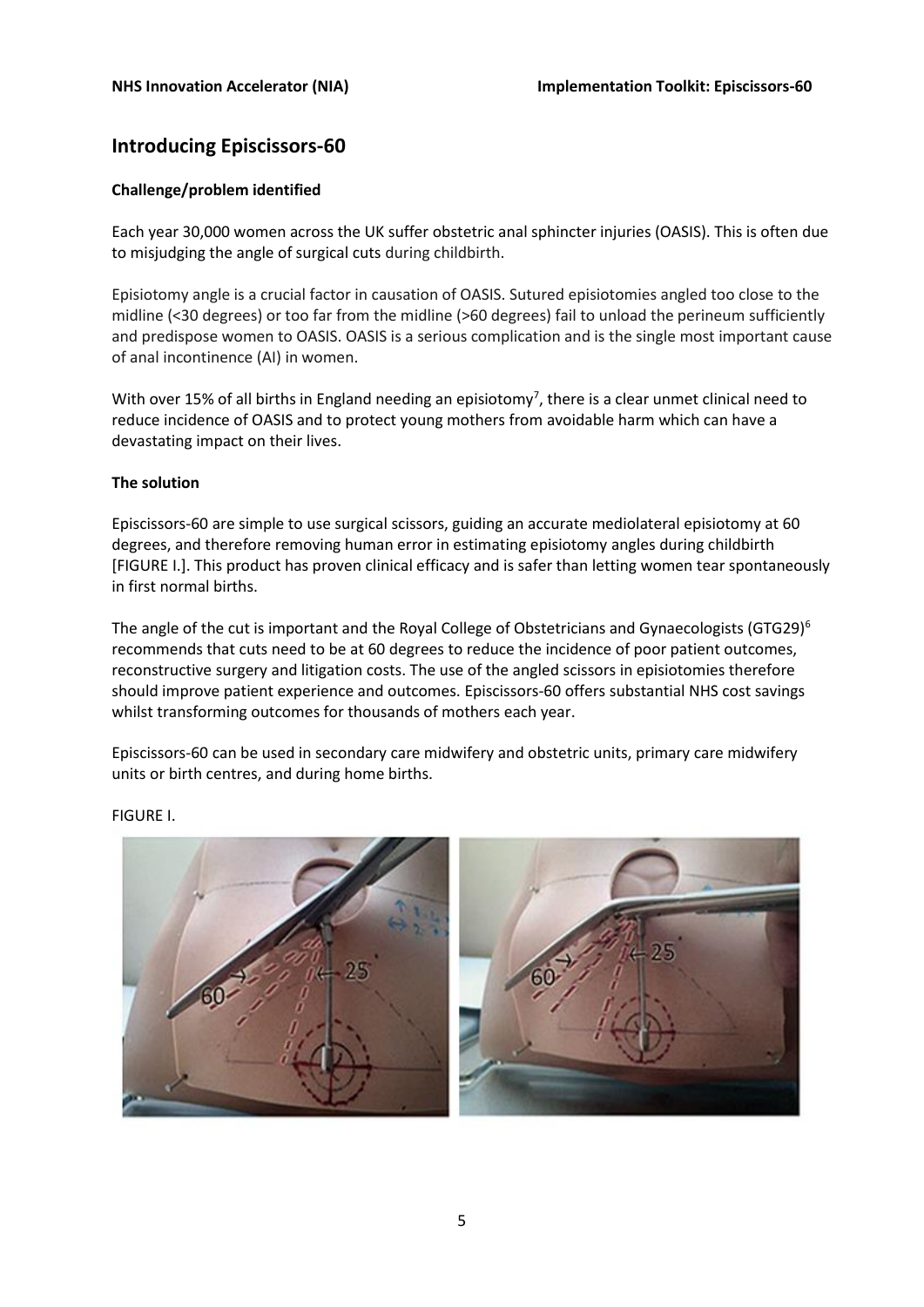### **Impact and outcomes**

#### **Key statistics**

- Of the women requiring episiotomies, around 25% experience OASIS
- Episcissors-60 has reduced OASIS in women by up to 50% in five UK NHS hospitals
- Results at London-based Trusts have, for example, shown a reduction in OASIS in instrumental births down from 8.8% to 0.6% and in normal births down from 4.3% to 0%
- Since being part of the NIA, Episcissors-60 has been adopted by 15 UK hospitals, including Liverpool Women's NHS Foundation Trust; Wrightington, Wigan and Leigh NHS Foundation Trust; Norfolk and Norwich University Hospitals NHS Foundation Trust; the Royal Free London NHS Foundation Trust; University College London Hospitals NHS Foundation Trust; Frimley Health NHS Foundation Trust; University Hospitals Coventry and Warwickshire NHS Trust; Northampton General Hospital NHS Trust; and Chelsea and Westminster Hospital NHS Foundation Trust
- The cost of OASIS to the NHS is approximately £57 million annually, including repair (£1,625) per patient), elective caesarean sections and litigation costs

#### **Impact Modelling Tool**

The NIA has developed an Impact Modelling Tool to provide an indication of the savings that could be achieved through implementation of Episcissors-60.



#### **Testimonials**

*"I would not want to deliver in a London hospital that does not use the Episcissors-60."*

Patient

*"After the introduction of Episcissors-60, we found that 86% of doctors and 100% of midwives were able to achieve post-suturing angles between 40 degrees and 60 degrees… user feedback showed high rates of satisfaction in using Episcissors-60 among all users."*

Van Roon et al (2015), International Journal of Women's Health

*"Of all the improvements in obstetrics in the past 20 years, this truly stands out for its simplicity and effectiveness"*

Professor of Obstetrics, Dublin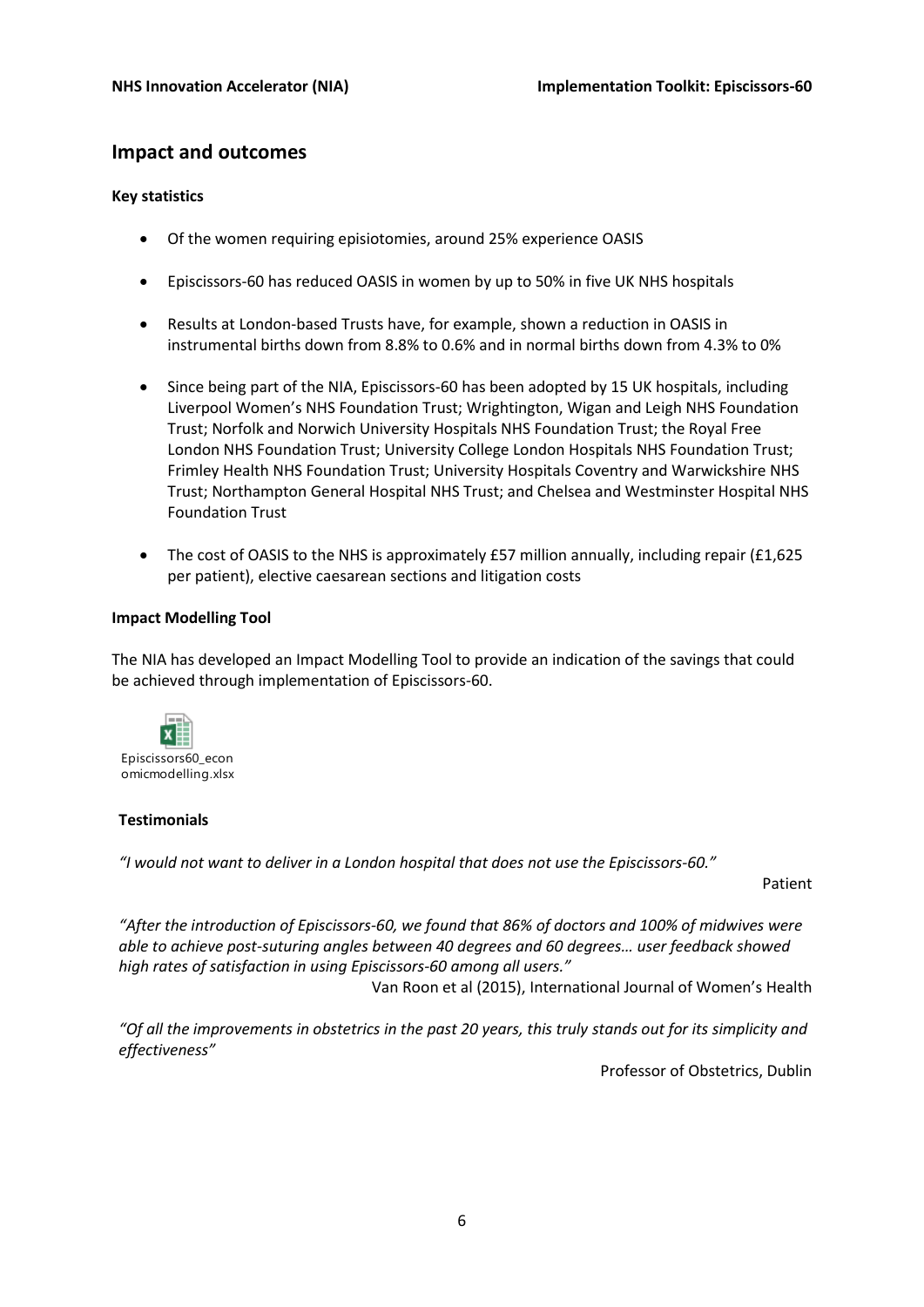# **How to procure Episcissors-60**

The below is detailed within The NHS England Innovation and Technology Tariff 2017-2019 Technical Notes, available to download at:

[www.england.nhs.uk/resources/pay-syst/development/tech-tariff-17-19-technical-notes/](http://www.england.nhs.uk/resources/pay-syst/development/tech-tariff-17-19-technical-notes/) 

#### **Payment/price detail**

NHS England will pay £16 per patient to NHS providers who implement this innovation. This price, which is based on an estimate of 20 uses, should cover the costs of the purchase of Episcissors-60 within the first year. The £16 per patient use price will be reimbursed by NHS England on a quarterly basis based on recorded evidence of use. Refer to page 10 of the ITT Technical Notes for reporting instructions.

#### **Availability**

The Department of Health have centrally procured a number of angled episiotomy scissors and once there is agreement between providers and commissioners on usage, providers may purchase the appropriate product via the NHS Supply chain website.

For this theme NHS England will reimburse providers £16 per patient use.

Order from NHS Supply Chain: <http://my.supplychain.nhs.uk/Catalogue/product/fcc454>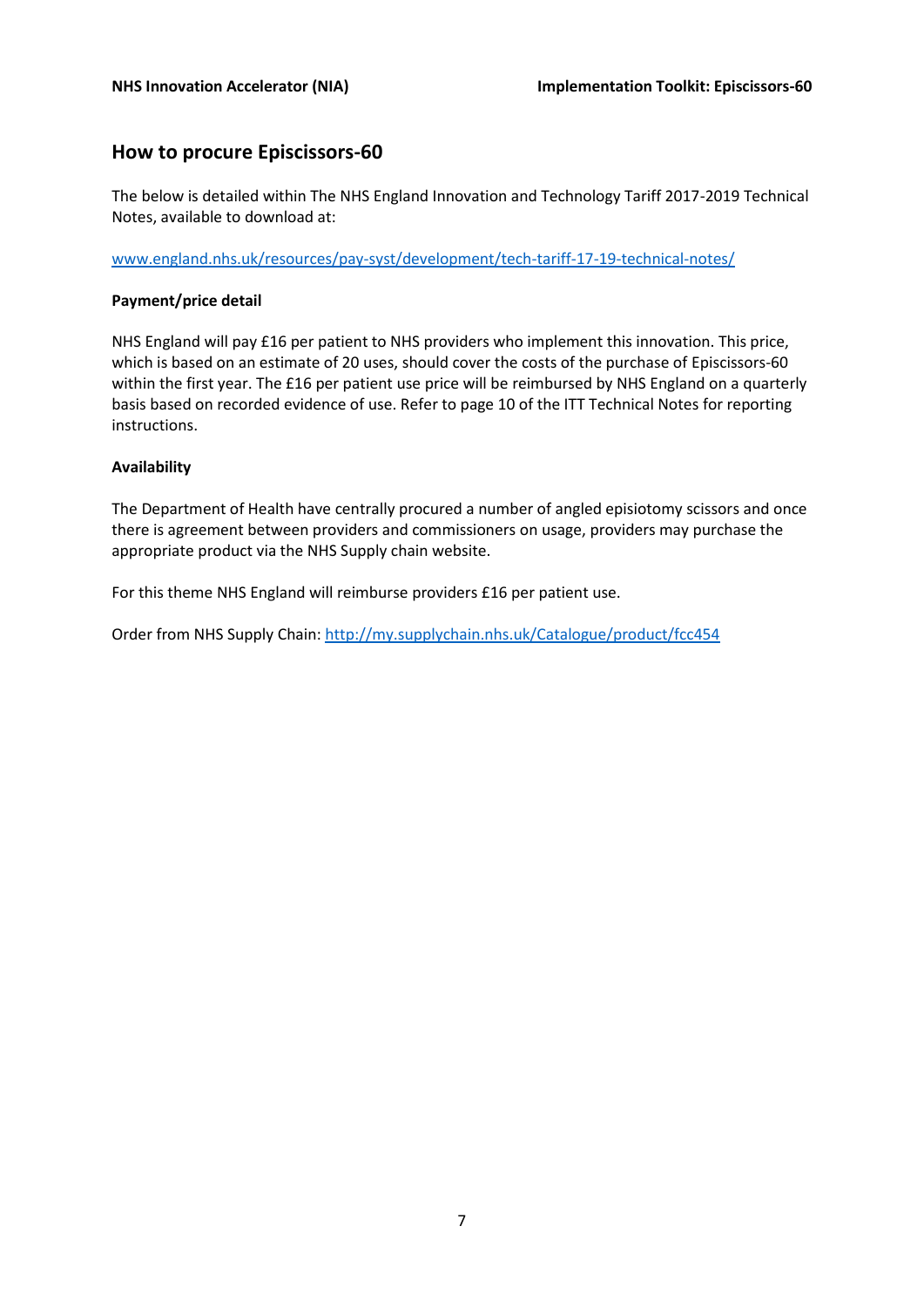# **Evidence summary**

- Comparison of obstetric anal sphincter injuries in nulliparous women before and after introduction of Episcissors-60 at two hospitals in the UK (Van Roon et al, 2015, International Journal of Women's Health), indicated most healthcare professionals achieved post-suturing episiotomy angles between 40 degrees and 60 degrees; a statistically significant reduction in OASIS in nulliparous spontaneous vaginal deliveries; high rates of satisfaction among all users(Episcissors-60 rated as 'good' to 'very good' by 84% of users)<sup>3</sup>.
- Obstetric anal sphincter injuries after episiotomy: systematic review and meta-analysis (Verghese et al, 2016, International Urogynecology Journal): this research study concluded that the pooled analysis of a large number of women undergoing vaginal birth, most of who were nulliparous, indicates that mediolateral episiotomy (MLE) has a beneficial effect in prevention of OASI. An accurately given MLE might have a role in reducing OASI and should not be withheld, especially in nulliparous women<sup>2</sup>.
- National Institute of Health and Care Excellence (NICE) evaluation of Episcissors-60: average post-delivery suture angle of 50 degrees - no cases of OASIS reported; comparison of the angled version of Episcissors-60 with the Braun-Stadler scissors demonstrated a clear difference of 12 degrees in post-delivery suture angles. One case of OASIS was reported in the Braun-Stadler group, none were reported in the Episcissors-60 group<sup>5</sup>.
- NICE recommended a 45-60 degree episiotomy in their intra-partum guidance in 2007<sup>5</sup>.
- The Episcissors-60 were developed after consultations with 15 perineal trauma experts from the UK and Europe in response to this significant 'unmet clinical need'. Two designs were unanimously selected from eight prototypes by these experts. Early studies were published in the peer-reviewed scientific literature (Freeman et al 2014, Patel et al 2014)<sup>4</sup>.
- Episcissors-60 have now been acknowledged in the RCOG guidance as being effective in achieving the correct angle. This is the apex guidance on the topic in the UK. RCOGGTG29, peer-review draft October 2014<sup>6</sup>.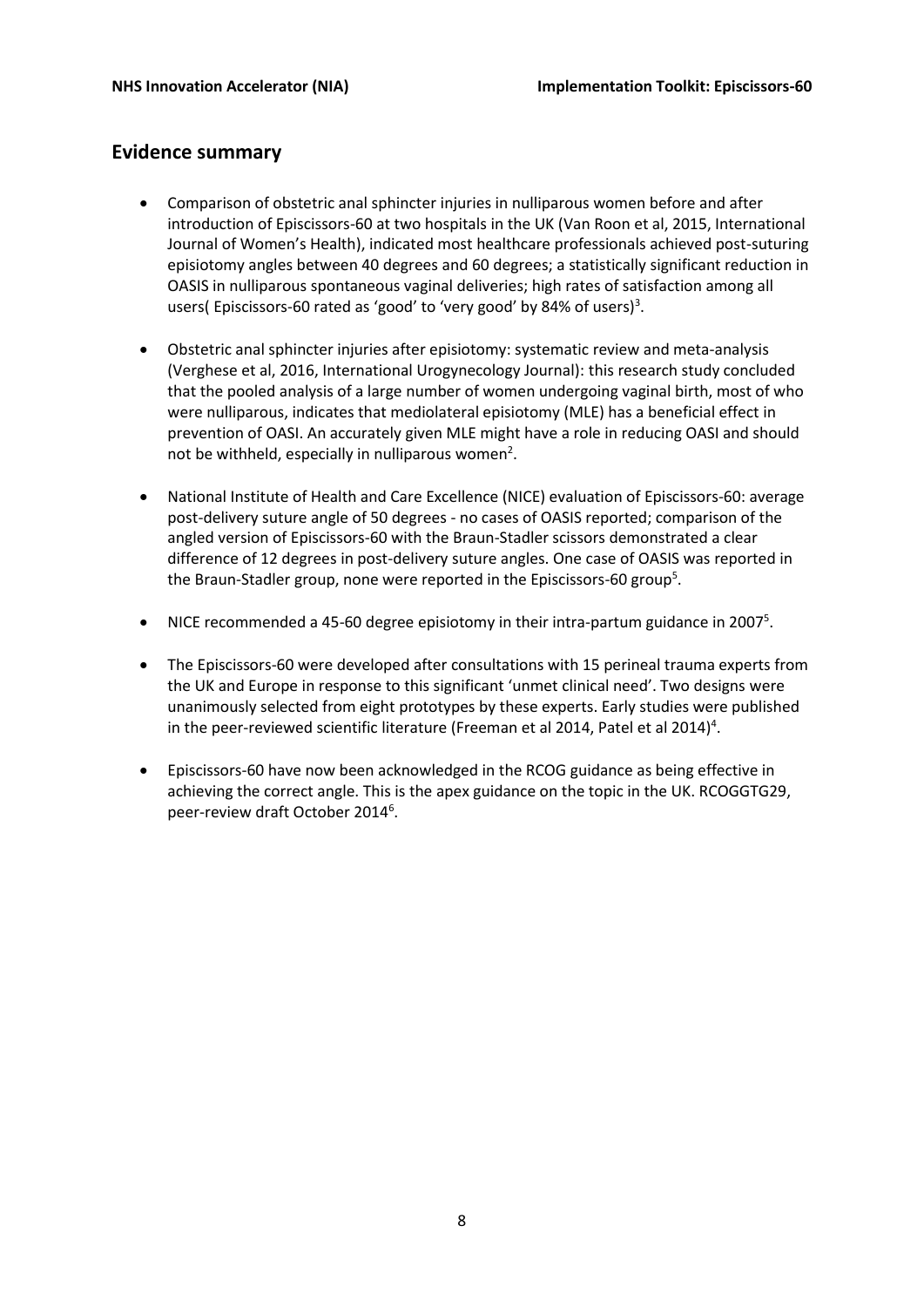# **References**

- 1. Lou YY, Thakar R, Sultan AH, Ajay B. Does Episcissors-60 reduce the incidence of obstetric anal sphincter injuries (OASIS)? Croydon University Hospital, UK. BJOG An International Journal of Obstetrics and Gynaecology [\(www.bjog.org\)](http://www.bjog.org/)
- 2. Verghese TS, Champaneria R, Kapoor DS, Latthe PM. Obstetric anal sphincter injuries after episiotomy: systematic review and meta-analysis. Int Urogynecol J, 2016 27: 1459-1467 (springerlink.com)
- 3. Van Roon et al. Comparison of obstetric anal sphincter injuries in nulliparous women before and after introduction of the Episcissors-60 at two hospitals in the United Kingdom. International Journal of Women's Health, 2015: 7 949-955
- 4. Freeman RM, Hollands HJ, Barron LF, Kapoor DS. Cutting a mediolateral episiotomy at the correct angle: evaluation of a new device, the Episcissors-60. Medical Devices: Evidence and Research, 2014: 7 23-28
- 5. National Institute for Health and Care Excellence (NICE), Clinical Guidance [CG190], Intrapartum care for healthy women and babies. Last updated: February 2017 <https://www.nice.org.uk/guidance/CG190>
- 6. Royal College of Obstetricians and Gynaecologists (RCOG), Guidance [GTG29], Peer Review Draft, October 2014
- 7. NHS Maternity Statistics 2011-12 Summary Report, 2012. The Health and Social Care Information Centre, Hospital Episode Statistics http://content.digital.nhs.uk/catalogue/PUB09202/nhs-mate-eng-2011-2012-rep.pdf

# **Contact information**

#### **Episcissors-60**

**E:** dharmesh.kapoor@medinvent.net

**NHS Innovation Accelerator (NIA) E:** NIA@uclpartners.com **W:** www.england.nhs.uk/ourwork/innovation/nia/

#### **NHS Innovation and Technology Tariff (ITT)**

**E:** innovation.england@nhs.net **W:** [www.england.nhs.uk/resources/pay-syst/development/tech-tariff-17-19-technical-notes/](http://www.england.nhs.uk/resources/pay-syst/development/tech-tariff-17-19-technical-notes/)